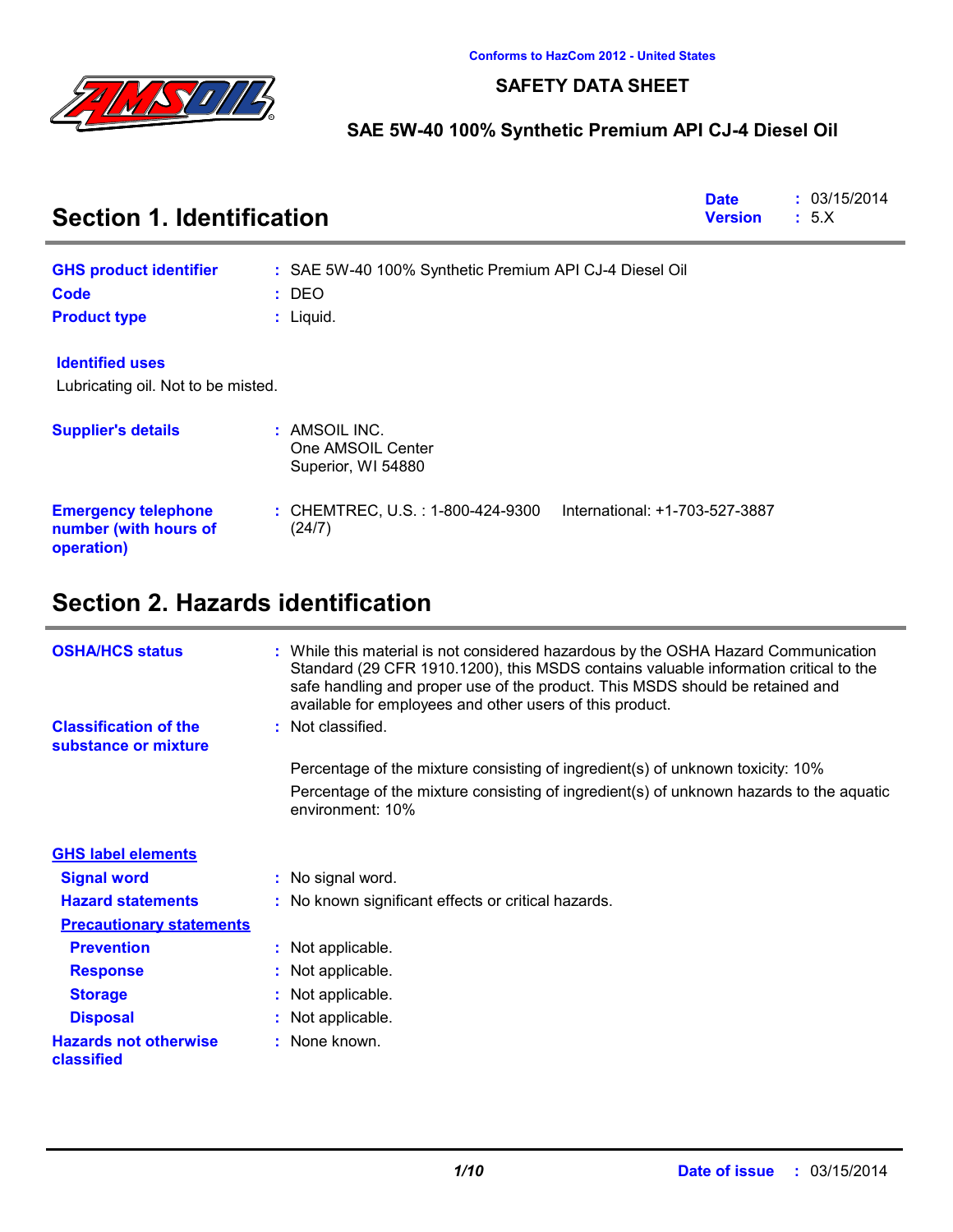# **Section 3. Composition/information on ingredients**

| Substance/mixture                       | : Mixture         |
|-----------------------------------------|-------------------|
| <b>Other means of</b><br>identification | : Not available.  |
| <b>CAS number/other identifiers</b>     |                   |
| <b>CAS number</b>                       | : Not applicable. |

#### **Product code :** DEO

**United States**

| <b>Ingredient name</b> | 0.<br>70  | <b>CAS number</b> |
|------------------------|-----------|-------------------|
| Base Oil(s)            | $30 - 60$ | Mixture           |

Any concentration shown as a range is to protect confidentiality or is due to batch variation.

**There are no additional ingredients present which, within the current knowledge of the supplier and in the concentrations applicable, are classified as hazardous to health or the environment and hence require reporting in this section.**

**Occupational exposure limits, if available, are listed in Section 8.**

## **Section 4. First aid measures**

### **Description of necessary first aid measures**

|                                       | <u>Description of necessary hist aid measures</u>                                                                                                                                                                                                                                                                                                      |
|---------------------------------------|--------------------------------------------------------------------------------------------------------------------------------------------------------------------------------------------------------------------------------------------------------------------------------------------------------------------------------------------------------|
| <b>Eye contact</b>                    | : Immediately flush eyes with plenty of water, occasionally lifting the upper and lower<br>eyelids. Check for and remove any contact lenses. Get medical attention if irritation<br>occurs.                                                                                                                                                            |
| <b>Inhalation</b>                     | : Remove victim to fresh air and keep at rest in a position comfortable for breathing. Get<br>medical attention if symptoms occur.                                                                                                                                                                                                                     |
| <b>Skin contact</b>                   | : Flush contaminated skin with plenty of water. Remove contaminated clothing and<br>shoes. Get medical attention if symptoms occur.                                                                                                                                                                                                                    |
| <b>Ingestion</b>                      | : Wash out mouth with water. Remove victim to fresh air and keep at rest in a position<br>comfortable for breathing. If material has been swallowed and the exposed person is<br>conscious, give small quantities of water to drink. Do not induce vomiting unless<br>directed to do so by medical personnel. Get medical attention if symptoms occur. |
|                                       |                                                                                                                                                                                                                                                                                                                                                        |
|                                       | Most important symptoms/effects, acute and delayed                                                                                                                                                                                                                                                                                                     |
| <b>Potential acute health effects</b> |                                                                                                                                                                                                                                                                                                                                                        |
| <b>Eye contact</b>                    | : No known significant effects or critical hazards.                                                                                                                                                                                                                                                                                                    |
| <b>Inhalation</b>                     | : No known significant effects or critical hazards.                                                                                                                                                                                                                                                                                                    |
| <b>Skin contact</b>                   | : No known significant effects or critical hazards.                                                                                                                                                                                                                                                                                                    |
| <b>Ingestion</b>                      | : No known significant effects or critical hazards.                                                                                                                                                                                                                                                                                                    |
| <b>Over-exposure signs/symptoms</b>   |                                                                                                                                                                                                                                                                                                                                                        |
| <b>Eye contact</b>                    | : No known significant effects or critical hazards.                                                                                                                                                                                                                                                                                                    |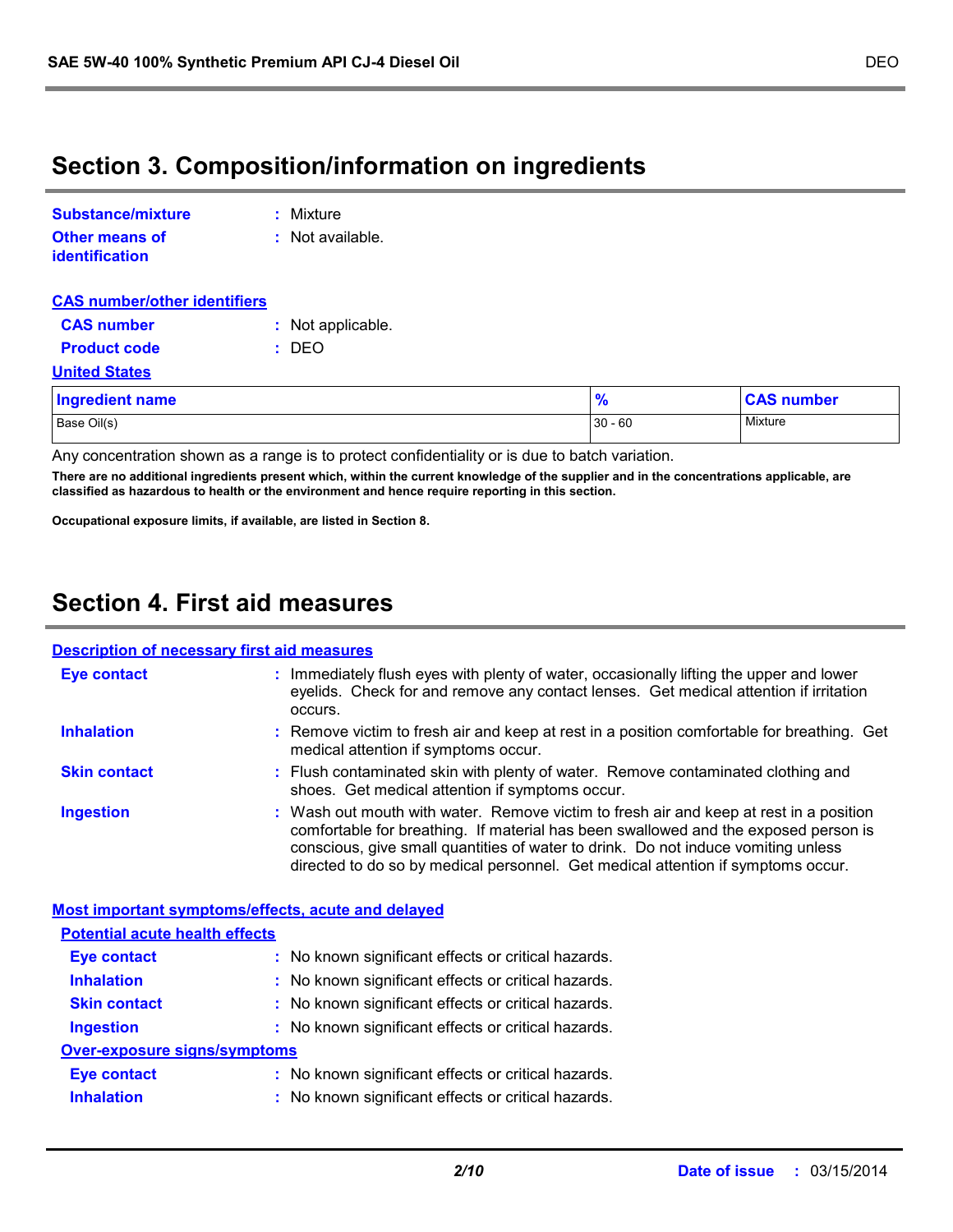| <b>Skin contact</b><br><b>Ingestion</b> | : No known significant effects or critical hazards.<br>: No known significant effects or critical hazards. |
|-----------------------------------------|------------------------------------------------------------------------------------------------------------|
|                                         | Indication of immediate medical attention and special treatment needed, if necessary                       |
| <b>Notes to physician</b>               | : Treat symptomatically.                                                                                   |
| <b>Specific treatments</b>              | : No specific treatment.                                                                                   |
| <b>Protection of first-aiders</b>       | : No special protection is required.                                                                       |
|                                         |                                                                                                            |

**See toxicological information (Section 11)**

# **Section 5. Fire-fighting measures**

| <b>Extinguishing media</b>                               |                                                                                                                                                                          |
|----------------------------------------------------------|--------------------------------------------------------------------------------------------------------------------------------------------------------------------------|
| <b>Suitable extinguishing</b><br>media                   | : Use an extinguishing agent suitable for the surrounding fire.                                                                                                          |
| Unsuitable extinguishing<br>media                        | : None known.                                                                                                                                                            |
| <b>Specific hazards arising</b><br>from the chemical     | : No specific fire or explosion hazard.                                                                                                                                  |
| <b>Hazardous thermal</b><br>decomposition products       | : No specific data.                                                                                                                                                      |
| <b>Special protective actions</b><br>for fire-fighters   | : No special protection is required.                                                                                                                                     |
| <b>Special protective</b><br>equipment for fire-fighters | : Fire-fighters should wear appropriate protective equipment and self-contained breathing<br>apparatus (SCBA) with a full face-piece operated in positive pressure mode. |

# **Section 6. Accidental release measures**

|                                  | <b>Personal precautions, protective equipment and emergency procedures</b>                                                                                                                                                      |
|----------------------------------|---------------------------------------------------------------------------------------------------------------------------------------------------------------------------------------------------------------------------------|
| For non-emergency<br>personnel   | : Put on appropriate personal protective equipment.                                                                                                                                                                             |
| For emergency responders :       | If specialised clothing is required to deal with the spillage, take note of any information<br>in Section 8 on suitable and unsuitable materials. See also the information in "For non-<br>emergency personnel".                |
| <b>Environmental precautions</b> | : Avoid dispersal of spilled material and runoff and contact with soil, waterways, drains<br>and sewers. Inform the relevant authorities if the product has caused environmental<br>pollution (sewers, waterways, soil or air). |

**Methods and materials for containment and cleaning up**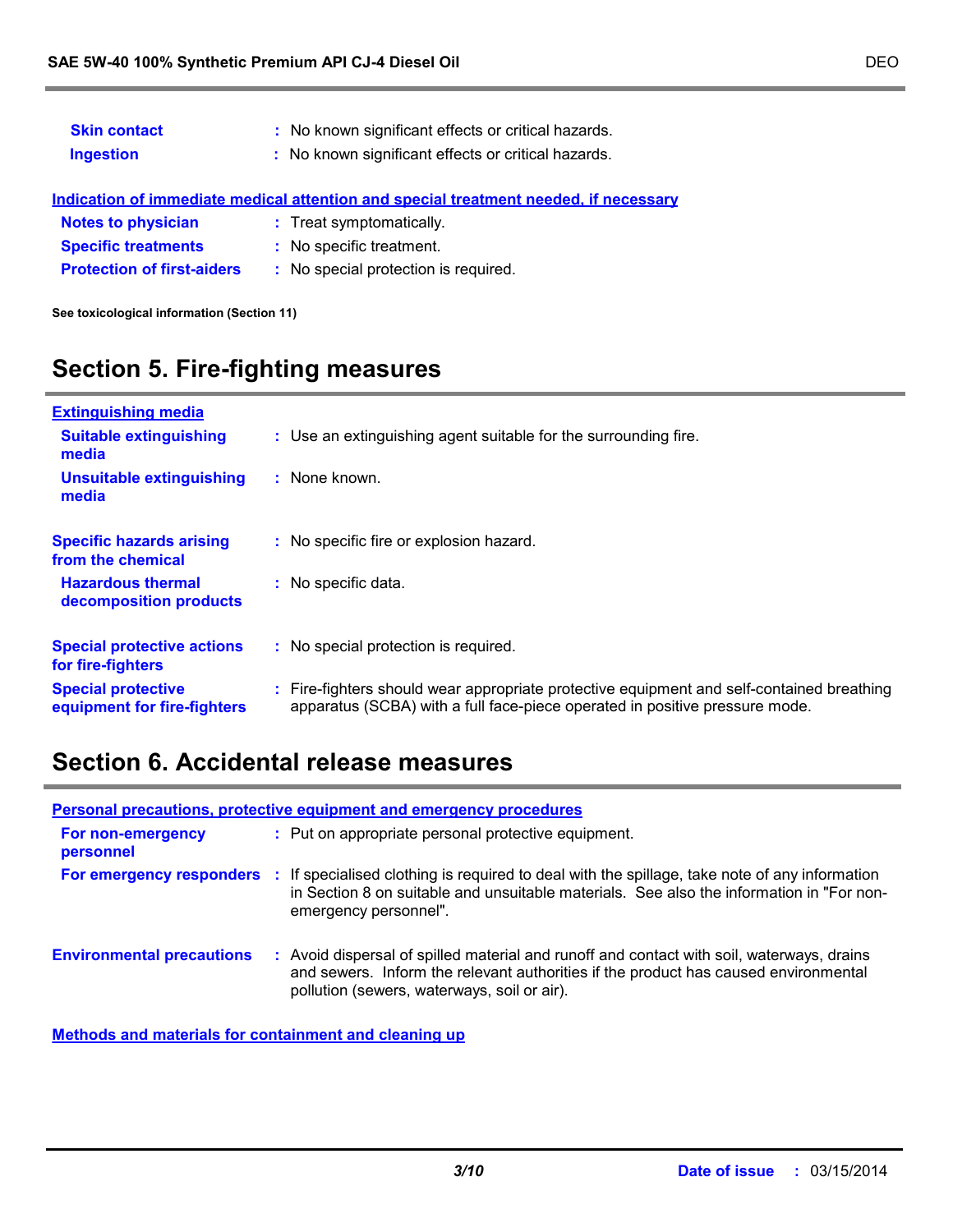**Spill** Stop leak if without risk. Move containers from spill area. Prevent entry into sewers, water courses, basements or confined areas. Wash spillages into an effluent treatment plant or proceed as follows. Contain and collect spillage with non-combustible, absorbent material e.g. sand, earth, vermiculite or diatomaceous earth and place in container for disposal according to local regulations (see Section 13). Dispose via a licensed waste disposal contractor. Note: see Section 1 for emergency contact information and Section 13 for waste disposal.

# **Section 7. Handling and storage**

| <b>Precautions for safe handling</b>                                             |    |                                                                                                                                                                                                                                                                                                                                                                                                                                                                                                             |
|----------------------------------------------------------------------------------|----|-------------------------------------------------------------------------------------------------------------------------------------------------------------------------------------------------------------------------------------------------------------------------------------------------------------------------------------------------------------------------------------------------------------------------------------------------------------------------------------------------------------|
| <b>Protective measures</b>                                                       |    | : Put on appropriate personal protective equipment (see Section 8). Avoid contact with<br>used product. Do not reuse container.                                                                                                                                                                                                                                                                                                                                                                             |
| <b>Advice on general</b><br>occupational hygiene                                 |    | : Eating, drinking and smoking should be prohibited in areas where this material is<br>handled, stored and processed. Workers should wash hands and face before eating,<br>drinking and smoking. See also Section 8 for additional information on hygiene<br>measures.                                                                                                                                                                                                                                      |
| <b>Conditions for safe storage,</b><br>including any<br><b>incompatibilities</b> | ÷. | Store in accordance with local regulations. Store in original container protected from<br>direct sunlight in a dry, cool and well-ventilated area, away from incompatible materials<br>(see Section 10) and food and drink. Keep container tightly closed and sealed until<br>ready for use. Containers that have been opened must be carefully resealed and kept<br>upright to prevent leakage. Do not store in unlabeled containers. Use appropriate<br>containment to avoid environmental contamination. |

# **Section 8. Exposure controls/personal protection**

#### **Control parameters**

#### **Occupational exposure limits**

**Under conditions which may generate mists, the following additional exposure limits are recommended: ACGIH TLV TWA: 5 mg/m³ ; STEL: 10 mg/m³.**

| <b>Appropriate engineering</b><br><b>controls</b> | : Good general ventilation should be sufficient to control worker exposure to airborne<br>contaminants.                                                                                                                                                       |
|---------------------------------------------------|---------------------------------------------------------------------------------------------------------------------------------------------------------------------------------------------------------------------------------------------------------------|
| <b>Environmental exposure</b><br><b>controls</b>  | Emissions from ventilation or work process equipment should be checked to ensure<br>they comply with the requirements of environmental protection legislation.                                                                                                |
| <b>Individual protection measures</b>             |                                                                                                                                                                                                                                                               |
| <b>Hygiene measures</b>                           | : Wash hands, forearms and face thoroughly after handling chemical products, before<br>eating, smoking and using the lavatory and at the end of the working period. Ensure<br>that eyewash stations and safety showers are close to the workstation location. |
| <b>Eye/face protection</b>                        | : Safety eyewear complying with an approved standard should be used when a risk<br>assessment indicates this is necessary to avoid exposure to liquid splashes, mists,<br>gases or dusts.                                                                     |
| <b>Skin protection</b>                            |                                                                                                                                                                                                                                                               |
| <b>Hand protection</b>                            | : Chemical-resistant, impervious gloves complying with an approved standard should be<br>worn at all times when handling chemical products if a risk assessment indicates this is<br>necessary.                                                               |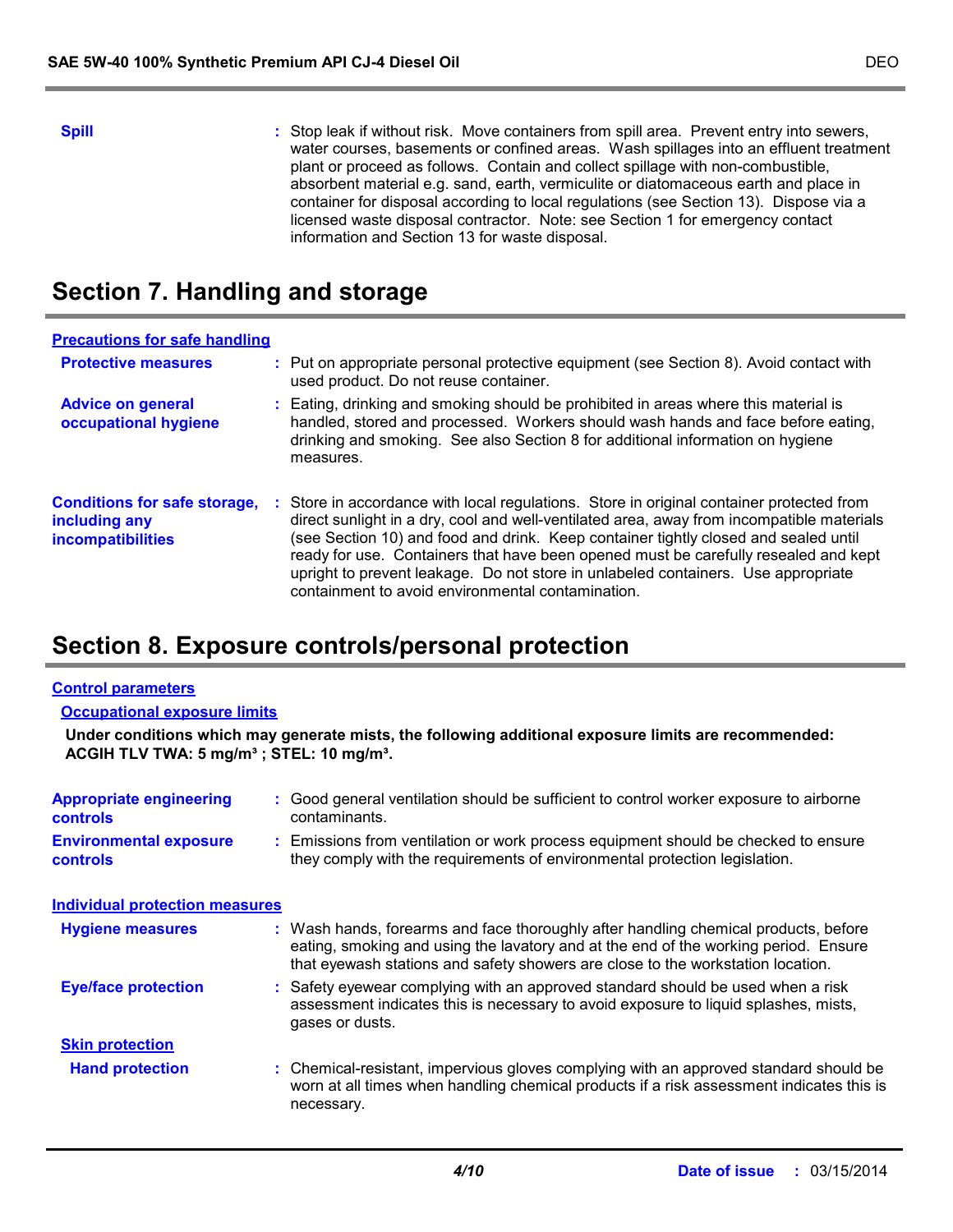| <b>Body protection</b>        | : Personal protective equipment for the body should be selected based on the task being<br>performed and the risks involved and should be approved by a specialist before<br>handling this product.                                                                                                                             |
|-------------------------------|---------------------------------------------------------------------------------------------------------------------------------------------------------------------------------------------------------------------------------------------------------------------------------------------------------------------------------|
| <b>Other skin protection</b>  | : Appropriate footwear and any additional skin protection measures should be selected<br>based on the task being performed and the risks involved and should be approved by a<br>specialist before handling this product.                                                                                                       |
| <b>Respiratory protection</b> | : Use a properly fitted, air-purifying or supplied air respirator complying with an approved<br>standard if a risk assessment indicates this is necessary. Respirator selection must be<br>based on known or anticipated exposure levels, the hazards of the product and the safe<br>working limits of the selected respirator. |

# **Section 9. Physical and chemical properties**

| <b>Appearance</b>                                 |                                                                                                                         |
|---------------------------------------------------|-------------------------------------------------------------------------------------------------------------------------|
| <b>Physical state</b>                             | : Liquid. [Clear.]                                                                                                      |
| <b>Color</b>                                      | : Brown.                                                                                                                |
| Odor                                              | : Mild hydrocarbon.                                                                                                     |
| <b>Odor threshold</b>                             | $:$ Not available.                                                                                                      |
| рH                                                | $:$ Not available.                                                                                                      |
| <b>Melting point / Pour point</b>                 | : $-46^{\circ}$ C ( $-50.8^{\circ}$ F)                                                                                  |
| <b>Boiling point</b>                              | $:$ Not available.                                                                                                      |
| <b>Flash point</b>                                | Open cup: 226°C (438.8°F) [Cleveland.]                                                                                  |
| <b>Evaporation rate</b>                           | $:$ Not available.                                                                                                      |
| <b>Flammability (solid, gas)</b>                  | $:$ Not available.                                                                                                      |
| Lower and upper explosive<br>(flammable) limits   | : Not available.                                                                                                        |
| <b>Vapor pressure</b>                             | $:$ Not available.                                                                                                      |
| <b>Vapor density</b>                              | : Not available.                                                                                                        |
| <b>Relative density</b>                           | : 0.8504                                                                                                                |
| <b>Solubility</b>                                 | $:$ Not available.                                                                                                      |
| <b>Partition coefficient: n-</b><br>octanol/water | $:$ Not available.                                                                                                      |
| <b>Auto-ignition temperature</b>                  | : Not available.                                                                                                        |
| <b>Decomposition temperature</b>                  | $:$ Not available.                                                                                                      |
| <b>Viscosity</b>                                  | : Kinematic: $0.145 \text{ cm}^2/\text{s}$ (14.5 cSt) (100 °C)<br>Kinematic: 0.908 cm <sup>2</sup> /s (90.8 cSt) (40°C) |

# **Section 10. Stability and reactivity**

| <b>Reactivity</b>                                   | : No specific test data related to reactivity available for this product or its ingredients. |
|-----------------------------------------------------|----------------------------------------------------------------------------------------------|
| <b>Chemical stability</b>                           | : The product is stable.                                                                     |
| <b>Possibility of hazardous</b><br><b>reactions</b> | : Under normal conditions of storage and use, hazardous reactions will not occur.            |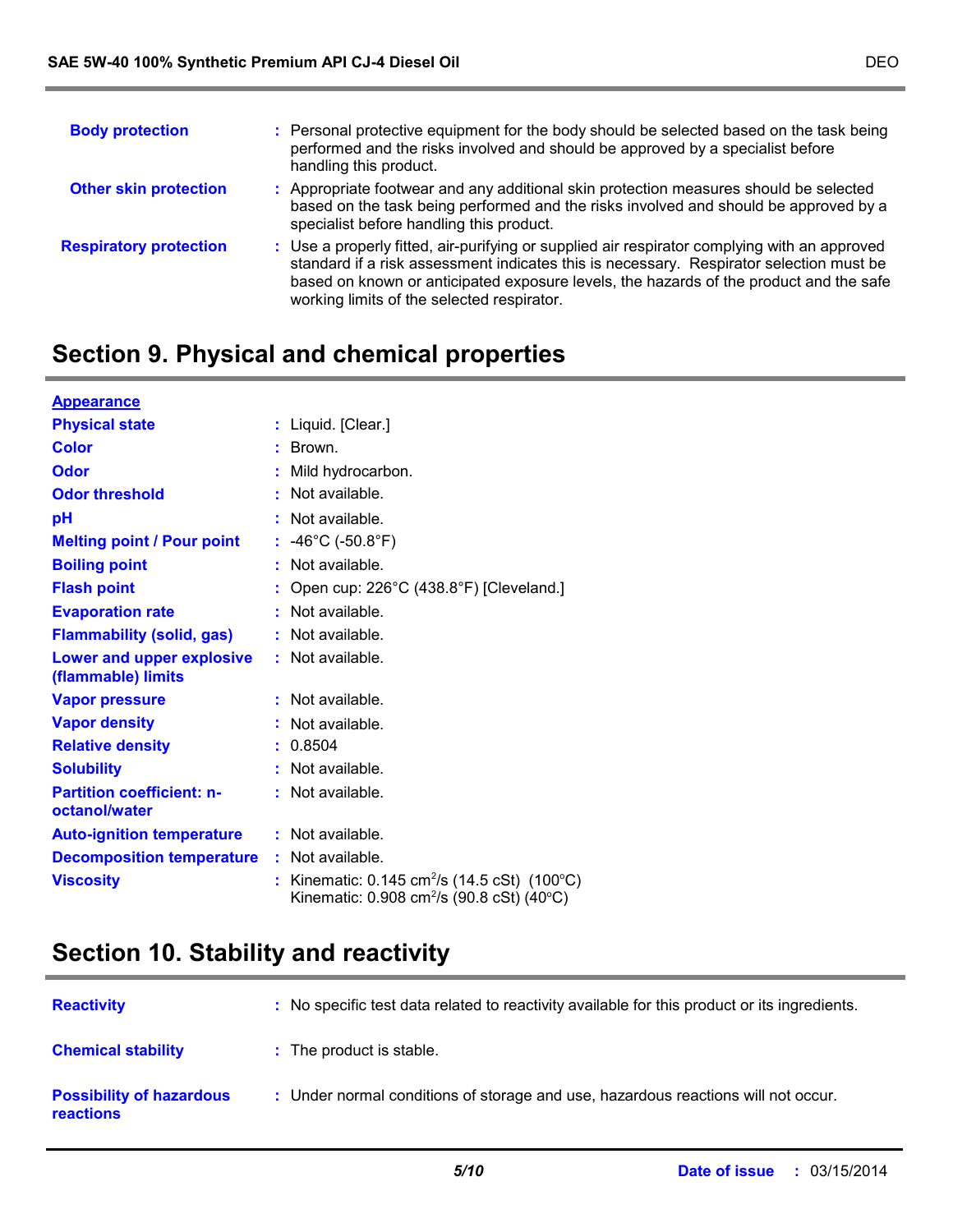| <b>Conditions to avoid</b>                 | : No specific data.                                                                                     |
|--------------------------------------------|---------------------------------------------------------------------------------------------------------|
| Incompatible materials                     | : Reactive or incompatible with the following materials: oxidizing materials.                           |
| <b>Hazardous decomposition</b><br>products | Under normal conditions of storage and use, hazardous decomposition products should<br>not be produced. |

# **Section 11. Toxicological information**

### **Information on toxicological effects**

### **Acute toxicity**

There is no data available.

#### **Irritation/Corrosion**

There is no data available.

#### **Sensitization**

There is no data available.

### **Carcinogenicity**

#### **Classification**

| <b>Product/ingredient name</b>                    | <b>OSHA IARC</b> | <b>NTP</b> | <b>ACGIH EPA</b> | <b>NIOSH</b> |
|---------------------------------------------------|------------------|------------|------------------|--------------|
| Distillates, solvent-<br>refined light paraffinic |                  |            | A4               |              |

### **Specific target organ toxicity (single exposure)**

There is no data available.

### **Specific target organ toxicity (repeated exposure)**

### There is no data available.

### **Aspiration hazard**

| <b>Name</b>                                | <b>Result</b>                |
|--------------------------------------------|------------------------------|
| Distillates, hydrotreated heavy paraffinic | ASPIRATION HAZARD - Category |

| <b>Information on the likely</b><br>routes of exposure | : Eye contact. Inhalation. Ingestion.               |
|--------------------------------------------------------|-----------------------------------------------------|
| <b>Potential acute health effects</b>                  |                                                     |
| <b>Eye contact</b>                                     | : No known significant effects or critical hazards. |
| <b>Inhalation</b>                                      | : No known significant effects or critical hazards. |
| <b>Skin contact</b>                                    | : No known significant effects or critical hazards. |
| <b>Ingestion</b>                                       | : No known significant effects or critical hazards. |

#### **Symptoms related to the physical, chemical and toxicological characteristics Eye contact :** No known significant effects or critical hazards.

| <b>EVE CONTACT</b>  | . TVO KITOWIT SIGHIJICAHL EHECLS OF CHILCAL HAZARUS. |
|---------------------|------------------------------------------------------|
| <b>Inhalation</b>   | : No known significant effects or critical hazards.  |
| <b>Skin contact</b> | : No known significant effects or critical hazards.  |
| <b>Ingestion</b>    | : No known significant effects or critical hazards.  |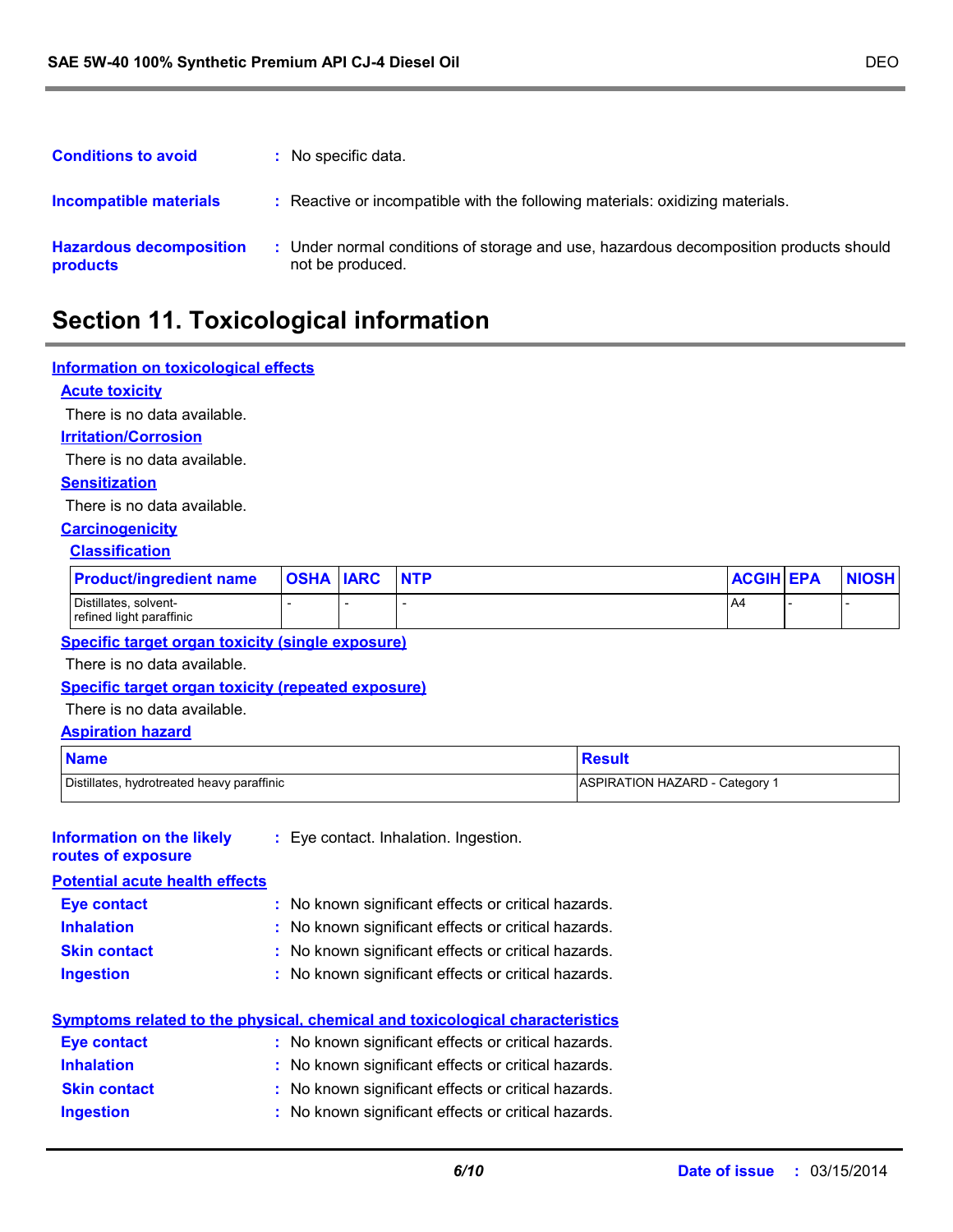|                                              | Delayed and immediate effects and also chronic effects from short and long term exposure |
|----------------------------------------------|------------------------------------------------------------------------------------------|
| <b>Short term exposure</b>                   |                                                                                          |
| <b>Potential immediate</b><br><b>effects</b> | : No known significant effects or critical hazards.                                      |
| <b>Potential delayed effects</b>             | : No known significant effects or critical hazards.                                      |
| <b>Long term exposure</b>                    |                                                                                          |
| <b>Potential immediate</b><br><b>effects</b> | : No known significant effects or critical hazards.                                      |
| <b>Potential delayed effects</b>             | : No known significant effects or critical hazards.                                      |
| <b>Potential chronic health effects</b>      |                                                                                          |
| <b>General</b>                               | : No known significant effects or critical hazards.                                      |
| <b>Carcinogenicity</b>                       | : No known significant effects or critical hazards.                                      |
| <b>Mutagenicity</b>                          | : No known significant effects or critical hazards.                                      |
| <b>Teratogenicity</b>                        | : No known significant effects or critical hazards.                                      |
| <b>Developmental effects</b>                 | : No known significant effects or critical hazards.                                      |
| <b>Fertility effects</b>                     | : No known significant effects or critical hazards.                                      |
|                                              |                                                                                          |

### **Delayed and immediate effects and also chronic effects from short and long term exposure**

### **Numerical measures of toxicity**

**Acute toxicity estimates**

There is no data available.

# **Section 12. Ecological information**

### **Toxicity**

There is no data available.

### **Persistence and degradability**

There is no data available.

### **Bioaccumulative potential**

There is no data available.

### **Mobility in soil**

**Soil/water partition coefficient (Koc)** 

- **:** There is no data available.
- **Other adverse effects** : No known significant effects or critical hazards.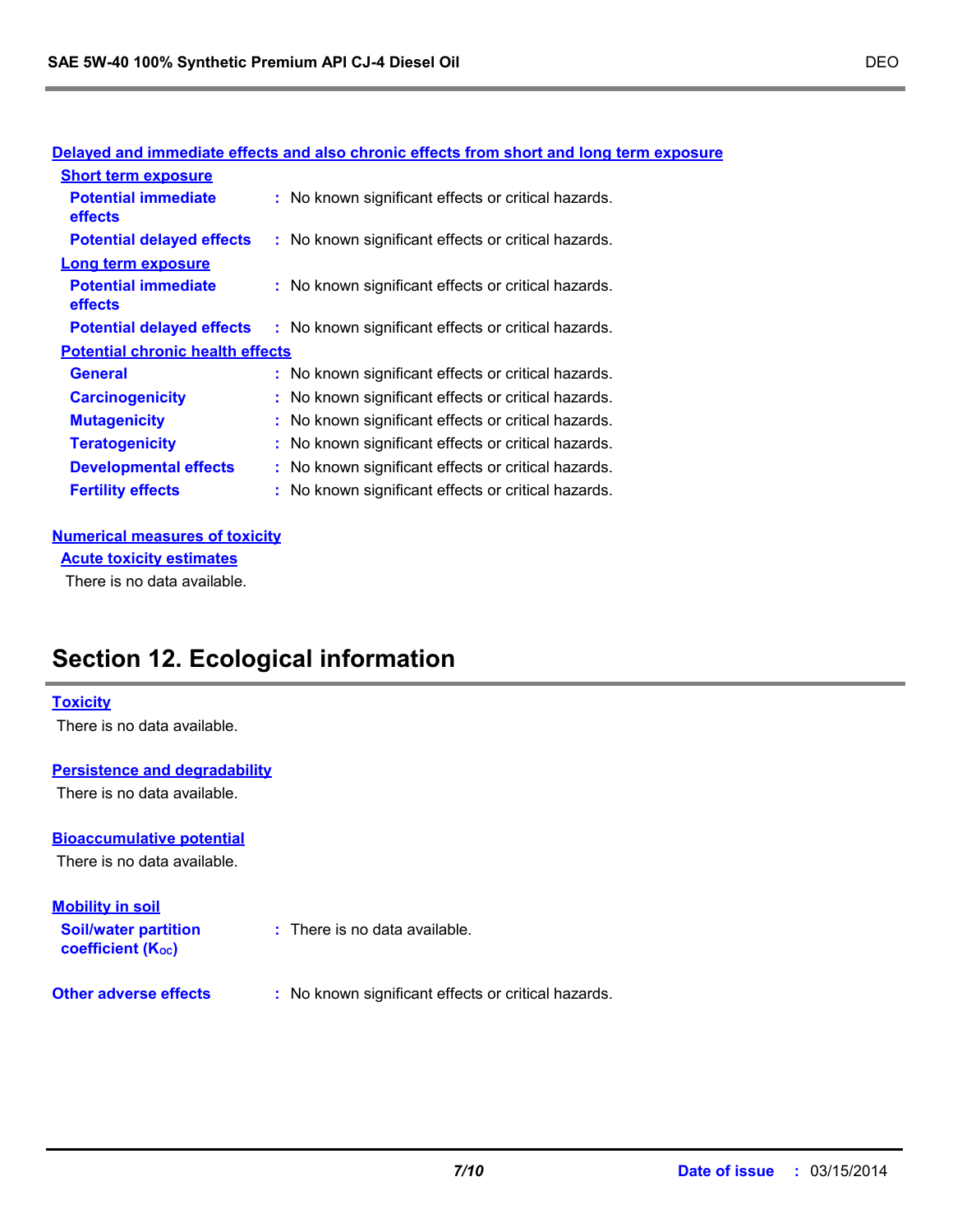# **Section 13. Disposal considerations**

The generation of waste should be avoided or minimized wherever possible. Disposal of this product, solutions and any by-products should comply with the requirements of environmental protection and waste disposal legislation and any regional local authority requirements. Dispose of surplus and non-recyclable products via a licensed waste disposal contractor. Waste should not be disposed of untreated to the sewer unless fully compliant with the requirements of all authorities with jurisdiction. Waste packaging should be recycled. Incineration or landfill should only be considered when recycling is not feasible. This material and its container must be disposed of in a safe way. Empty containers or liners may retain some product residues. Avoid dispersal of spilled material and runoff and contact with soil, waterways, drains and sewers. **Disposal methods :**

# **Section 14. Transport information**

|                                      | <b>DOT Classification</b>    | <b>IMDG</b>                  | <b>IATA</b>              |
|--------------------------------------|------------------------------|------------------------------|--------------------------|
| <b>UN number</b>                     | Not regulated.               | Not regulated.               | Not regulated.           |
| <b>UN proper</b><br>shipping name    | ٠                            | $\qquad \qquad \blacksquare$ |                          |
| <b>Transport</b><br>hazard class(es) | $\overline{\phantom{a}}$     |                              | $\overline{\phantom{0}}$ |
| <b>Packing group</b>                 | $\overline{\phantom{a}}$     |                              | $\overline{\phantom{0}}$ |
| <b>Environmental</b><br>hazards      | No.                          | No.                          | No.                      |
| <b>Additional</b><br>information     | $\qquad \qquad \blacksquare$ |                              |                          |

**AERG :** Not applicable.

**Special precautions for user Transport within user's premises:** always transport in closed containers that are **:** upright and secure. Ensure that persons transporting the product know what to do in the event of an accident or spillage.

**Transport in bulk according :** Not available. **to Annex II of MARPOL 73/78 and the IBC Code**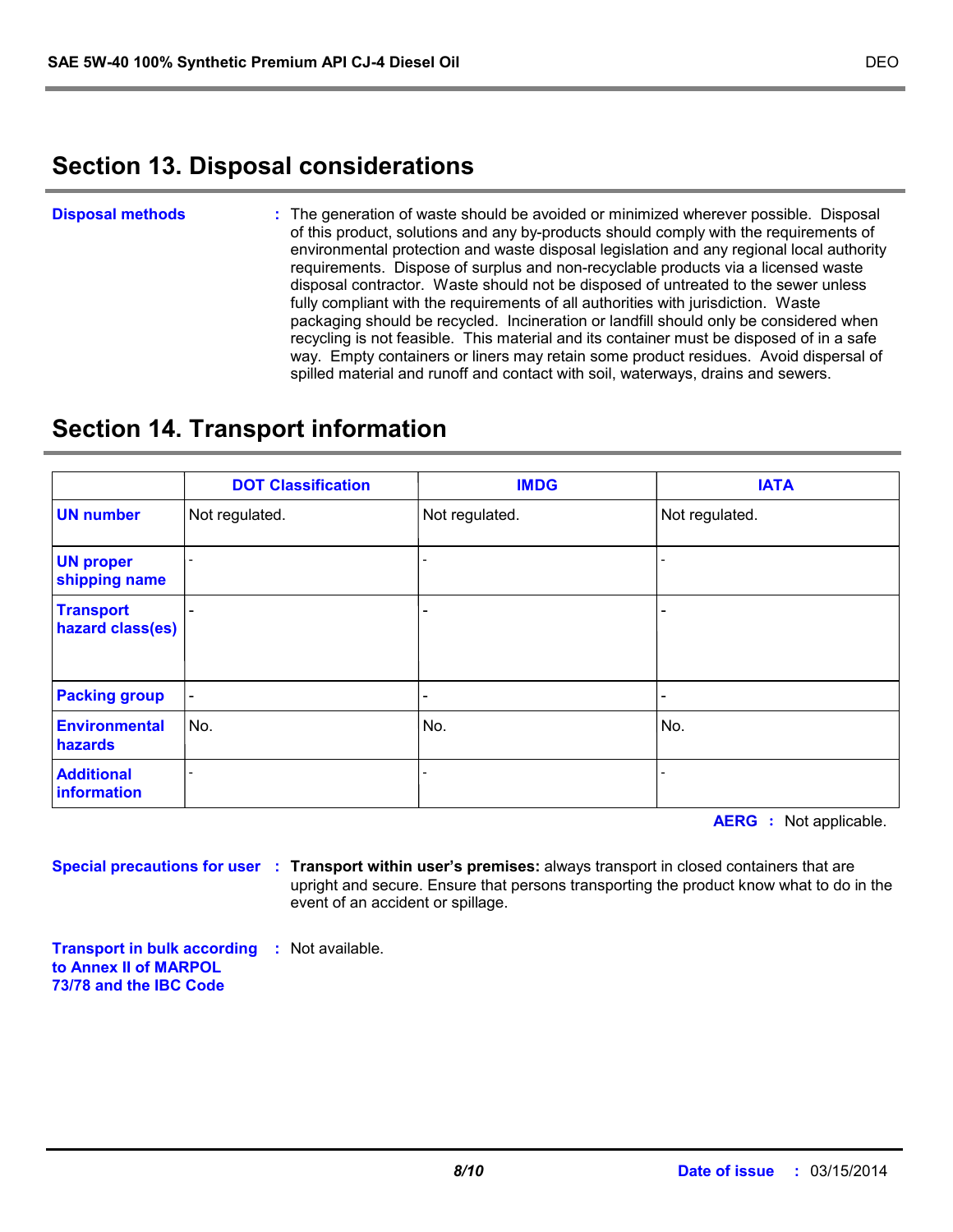# **Section 15. Regulatory information**

| <b>U.S. Federal regulations</b>                                                   | : TSCA 8(a) CDR Exempt/Partial exemption: Not determined<br>United States inventory (TSCA 8b): All components are listed or exempted.<br>Clean Water Act (CWA) 307: Phosphorodithioic acid, mixed O,O-bis(sec-Bu and<br>isooctyl) esters, zinc salts; Benzene |
|-----------------------------------------------------------------------------------|---------------------------------------------------------------------------------------------------------------------------------------------------------------------------------------------------------------------------------------------------------------|
|                                                                                   | Clean Water Act (CWA) 311: Ethylenediamine; Benzene                                                                                                                                                                                                           |
| <b>Clean Air Act Section 112</b><br>(b) Hazardous Air<br><b>Pollutants (HAPS)</b> | : Not listed                                                                                                                                                                                                                                                  |
| <b>Clean Air Act Section 602</b><br><b>Class I Substances</b>                     | : Not listed                                                                                                                                                                                                                                                  |
| <b>Clean Air Act Section 602</b><br><b>Class II Substances</b>                    | : Not listed                                                                                                                                                                                                                                                  |
| <b>DEA List I Chemicals</b><br>(Precursor Chemicals)                              | : Not listed                                                                                                                                                                                                                                                  |
| <b>DEA List II Chemicals</b><br><b>(Essential Chemicals)</b>                      | : Not listed                                                                                                                                                                                                                                                  |
| <b>BABA BARIARA</b>                                                               |                                                                                                                                                                                                                                                               |

### **SARA 302/304**

**Composition/information on ingredients**

|                       |                                                                 |               |      | <b>SARA 302 TPQ</b> |                   | <b>SARA 304 RQ</b> |           |
|-----------------------|-----------------------------------------------------------------|---------------|------|---------------------|-------------------|--------------------|-----------|
| <b>Name</b>           |                                                                 | $\frac{9}{6}$ |      | (Ibs)               | (gallons)         | (lbs)              | (gallons) |
| Ethylenediamine       |                                                                 | $0 - 0.1$     | Yes. | 10000               | 1337.1            | 5000               | 668.5     |
| <b>SARA 304 RQ</b>    | $: 56196823.8$ lbs / 25513358 kg [7925583.4 gal / 30001596.9 L] |               |      |                     |                   |                    |           |
| <b>SARA 311/312</b>   |                                                                 |               |      |                     |                   |                    |           |
| <b>Classification</b> | : Not applicable.                                               |               |      |                     |                   |                    |           |
| <b>SARA 313</b>       |                                                                 |               |      |                     |                   |                    |           |
|                       | <b>Product name</b>                                             |               |      |                     | <b>CAS number</b> | $\frac{9}{6}$      |           |
|                       | Phosphorodithioic acid mixed O O-bis(sec-Bu and isooctyl)       |               |      |                     | 113706-15-3       |                    | - 5       |

| <b>Form R - Reporting</b><br>requirements | Phosphorodithioic acid, mixed O.O-bis(sec-Bu and isooctyl)<br>esters, zinc salts | 113706-15-3 | 1 - 5   |
|-------------------------------------------|----------------------------------------------------------------------------------|-------------|---------|
| <b>Supplier notification</b>              | Phosphorodithioic acid, mixed O.O-bis(sec-Bu and isooctyl)<br>esters, zinc salts | 113706-15-3 | $1 - 5$ |

SARA 313 notifications must not be detached from the SDS and any copying and redistribution of the SDS shall include copying and redistribution of the notice attached to copies of the SDS subsequently redistributed.

#### **State regulations**

| <b>Massachusetts</b> | : The following components are listed: Distillates, solvent-refined light<br>paraffinic                                                                                                                                                                                  |
|----------------------|--------------------------------------------------------------------------------------------------------------------------------------------------------------------------------------------------------------------------------------------------------------------------|
| <b>New York</b>      | : None of the components are listed.                                                                                                                                                                                                                                     |
| <b>New Jersey</b>    | : The following components are listed: Distillates, hydrotreated heavy<br>paraffinic; Distillates, solvent-dewaxed heavy paraffinic; Distillates,<br>solvent-refined light paraffinic; Phosphorodithioic acid, mixed O,O-bis(sec-<br>Bu and isooctyl) esters, zinc salts |